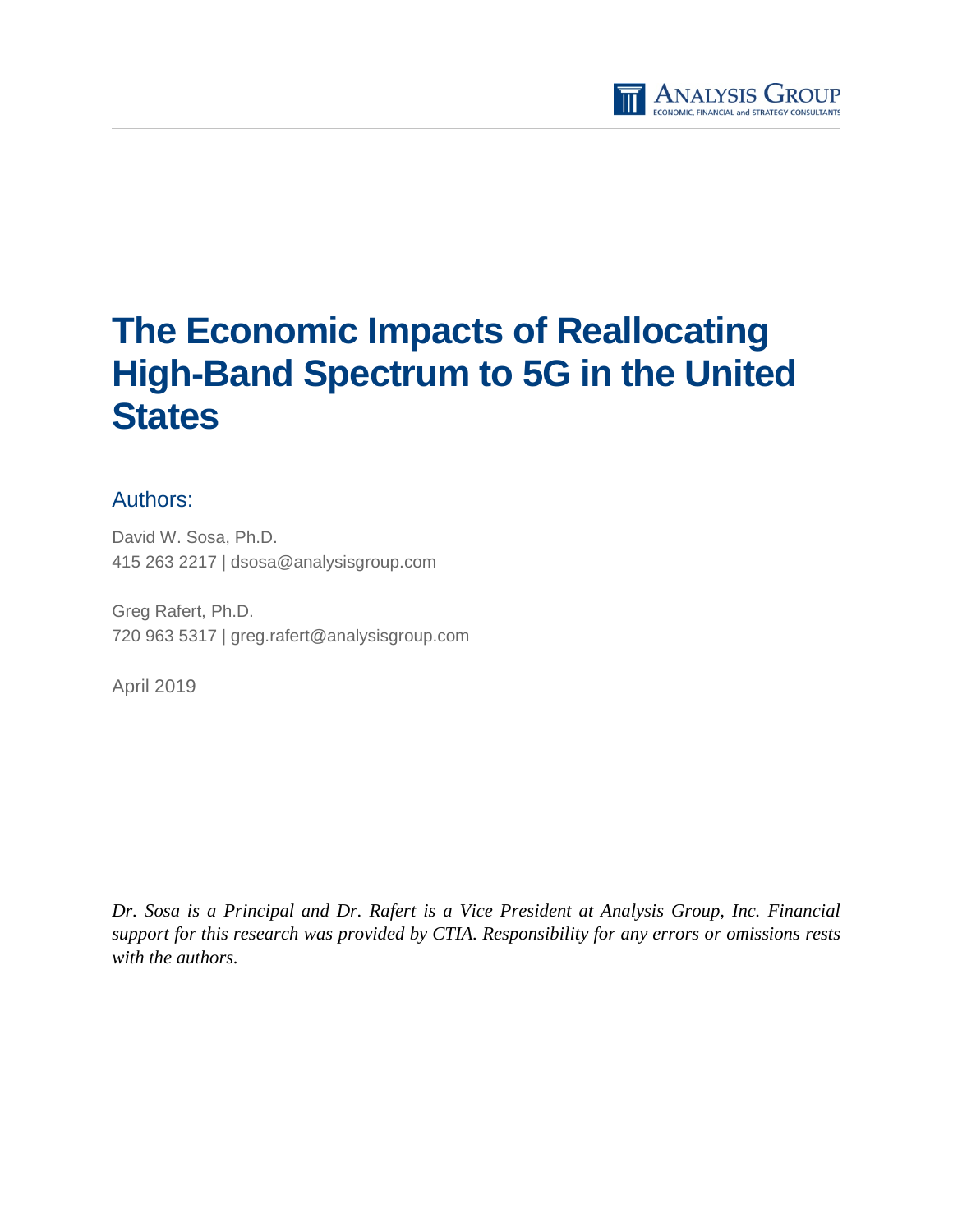### **Summary of Key Findings**

The next generation of wireless technology (5G) represents a significant leap forward in mobile communications, promising substantial increases in data speed, service quality, and network capacity. This new technology will rely on a much wider range of spectrum than current 4G LTE networks. To achieve this significant leap forward, two things need to happen: policymakers must reallocate spectrum for 5G uses and service providers will need to, as they have begun to do, invest hundreds of billions of dollars in new infrastructure.

This study examines the economic impacts of reallocating 12.55 GHz of licensed high-band spectrum for 5G networks. We conclude that wireless providers will invest in excess of \$42 billion on infrastructure to deliver 5G services using this high-band spectrum over a seven-year buildout period. This high-band spectrum buildout will result in:

- $\sim$  \$75 billion in additional GDP.
- $\sim$  364,000 new jobs, accounting for both direct and spillover effects.

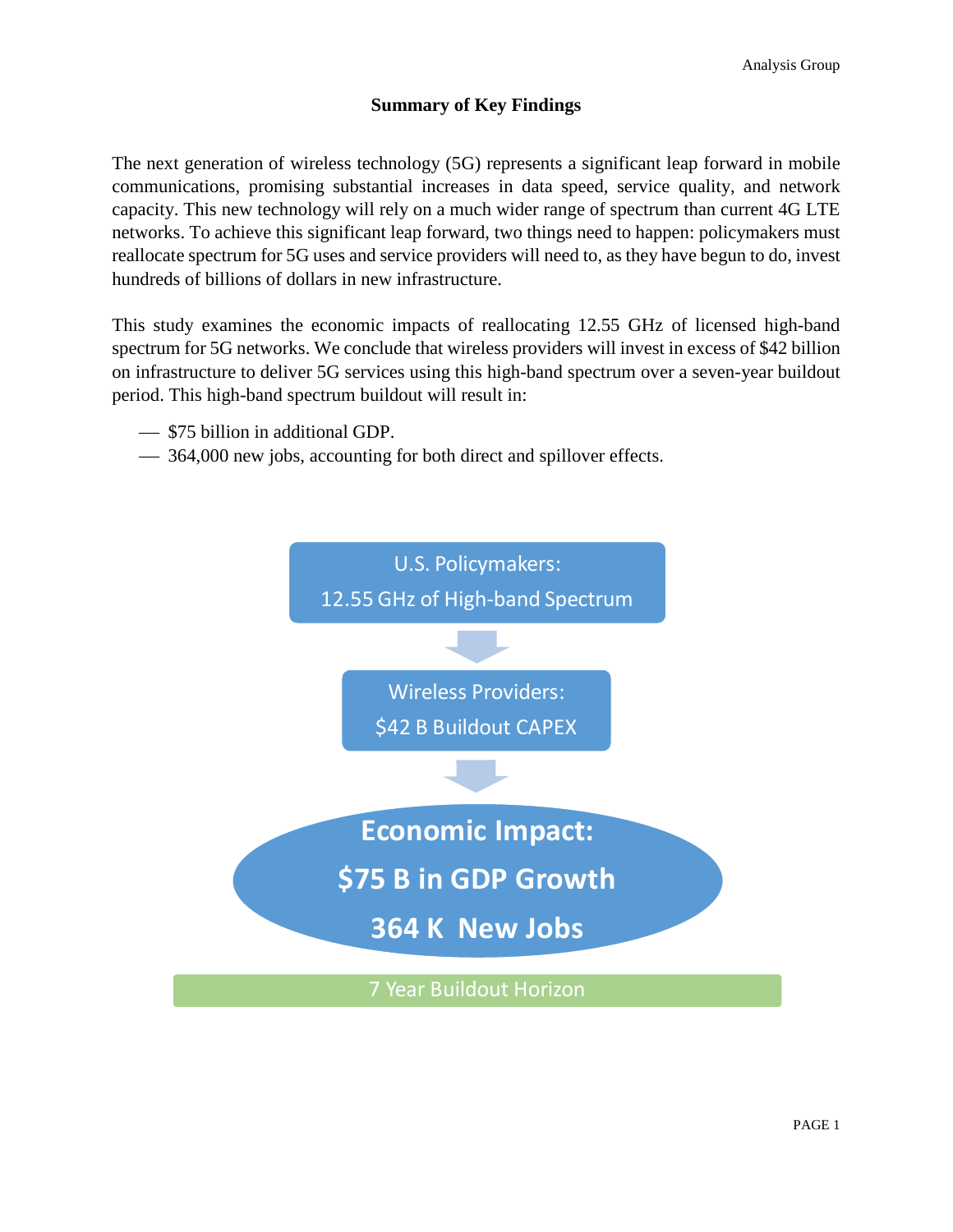## **I. Background on 5G and High-Band Spectrum**

Wireless communication services, such as voice, messaging, internet, and video, have become a critical component of most economic activity and indispensable in our personal and professional lives. This prominence has been achieved through considerable advances in mobile communications capabilities and service quality with each successive generation of network technology, from analog 1G service in the 1980s through the current 4G LTE generation of technology.

5G wireless networks promise substantial improvements in data speeds (up to 100 times faster than current LTE), single digit (millisecond) latency, and a significant increase in the number of wirelessly-connected devices (capacity), compared to current 4G LTE networks.<sup>1</sup> These improvements are expected to enable or enhance numerous use cases, including autonomous vehicles, the industrial Internet of Things, and telemedicine.

5G will enable these improvements because it is designed to exploit not only low-band spectrum, which historically has been used for mobile voice and data services, but also mid- and high-band spectrum, capitalizing on the propagation characteristics of the different spectrum bands. By leveraging the bandwidth availability and propagation characteristics at higher frequencies (above 24 GHz), high-band spectrum will enable very high data speeds and capacity (i.e., the ability to accommodate a large number of connected devices), and is thus a vital component for 5G services. Due to the shorter wavelength, high-band spectrum is often referred to as "millimeter wave." Although the properties of high-band waves will enable very fast data speeds, low latency, and considerable device-capacity, the propagation characteristics of millimeter waves will necessitate dense cell tower networks to provide coverage for a given area. For these reasons, the high-band will be most efficient in dense urban areas as well as in facilities where large groups of people frequently gather, such as in sports stadiums.<sup>2</sup>

Unlike prior generations of wireless networks such as 3G and 4G, the benefits of 5G will be achieved through complementary relationships between low-, mid-, and high-band spectrum. In particular, the United States' large landmass and range of population densities will require leveraging the complementarity nature of the different bands to deliver a 5G experience. Constrained supply of spectrum in any of the three spectrum ranges could jeopardize U.S. 5G leadership.

In this white paper, we estimate the economic impacts associated with the deployment of 12.55 GHz of high-band spectrum, specifically in bands in the 24 to 50 GHz bands that policymakers are considering for commercial wireless use. (See Table 1 below.) These economic impacts derive from the infrastructure that will be deployed when high-band spectrum is made available.<sup>3</sup>

<sup>1</sup> ITU-R, "Minimum requirements related to technical performance for IMT-2020 radio interface(s)," November 2017, available at https://www.itu.int/dms\_pub/itu-r/opb/rep/R-REP-M.2410-2017-PDF-E.pdf.

<sup>2</sup> Behar, Rose, "Millimeter wave to low-band: The different types of 5G and how they work," January 6, 2019, available at https://www.digitaltrends.com/mobile/5g-spectrum-variants/, accessed on February 26, 2019.<br> $rac{3}{5}$   $rac{5}{2}$  will also

<sup>3</sup> 5G will also deliver substantial benefits supporting new and innovative services and industries.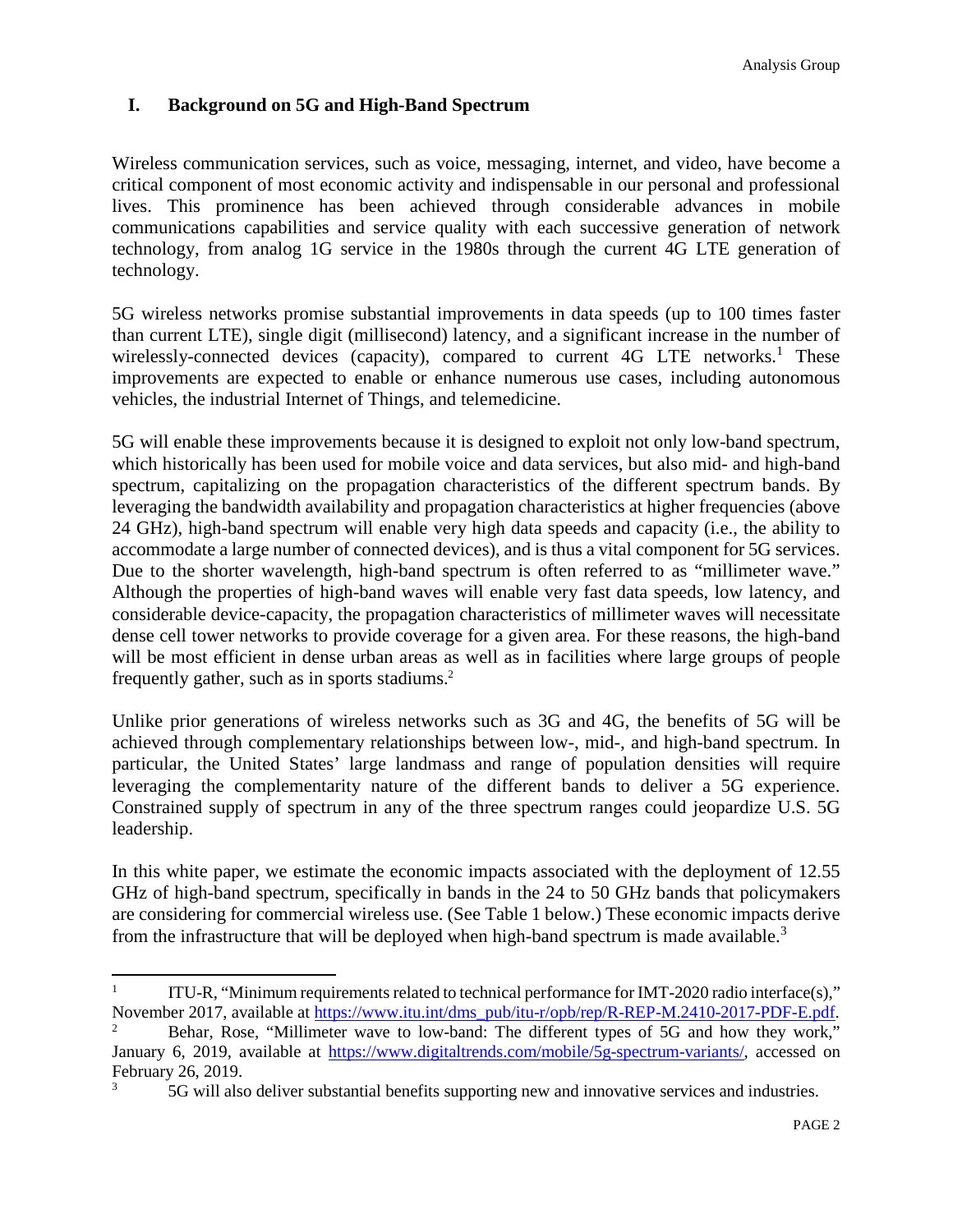| Band   |                 | <b>Total MHz</b> |
|--------|-----------------|------------------|
| 24 GHz | 24.25 - 24.45   | <b>200 MHz</b>   |
| 24 GHz | $24.75 - 25.25$ | 500 MHz          |
| 26 GHz | $25.25 - 27.50$ | 2,250 MHz        |
| 28 GHz | 27.50 - 28.35   | 850 MHz          |
| 29 GHz | 29.10 - 29.25   | 150 MHz          |
| 31 GHz | $31.00 - 31.30$ | 300 MHz          |
| 32 GHz | $31.80 - 33.40$ | 1,600 MHz        |
| 37 GHz | $37.00 - 38.60$ | 1,600 MHz        |
| 39 GHz | $38.60 - 40.00$ | 1,400 MHz        |
| 42 GHz | $42.00 - 42.50$ | 500 MHz          |
| 47 GHz | 47.20 - 48.20   | 1,000 MHz        |
| 50 GHz | $50.40 - 52.60$ | 2,200 MHz        |
| Total  |                 | 12,550 MHz       |

**Table 1 High-Band Spectrum Bands under Consideration for 5G** 

#### **II. Estimating the Economic Impacts of the Buildout of 5G**

To estimate the economic impacts of infrastructure spending to buildout high-band spectrum for 5G, we take the following steps. First, assuming that 12.55 GHz of spectrum is made available, we forecast the expected seven-year capital expenses for building out a 5G network for U.S. wireless providers.<sup>4</sup> We validate these estimates in comparison to historical capital spending on deployment of 4G LTE and to other industry analyst projections regarding the cost of 5G deployment. Second, to estimate the spending attributable to the deployment of high-band spectrum for 5G, we scale total capital expenditures using a two-factor base station density model which accounts for the coverage and capacity of low-, mid-, and high-band cells. Third, we use an input-output model and data from the Bureau of Economic Analysis to estimate the economic

<sup>&</sup>lt;sup>4</sup> A seven-year window was chosen to correspond with recent historical trends in the communication industry; recent generations of wireless networks (i.e., 3G and 4G) were implemented over approximately seven years (2003-2010 for 3G, 2010-2017 for 4G). Deutsche Bank, "Charting The 5G Revolution Spending Mix Shift Favors Infrastructure" February 4, 2018, p. 4. *See also* CHR Solutions, "5G Legerdemain," available at https://www.chrsolutions.com/blog/5g-legerdemain/, accessed on January 29, 2019. The selected providers are Verizon Wireless, AT&T, T-Mobile USA, Sprint, and U.S. Cellular.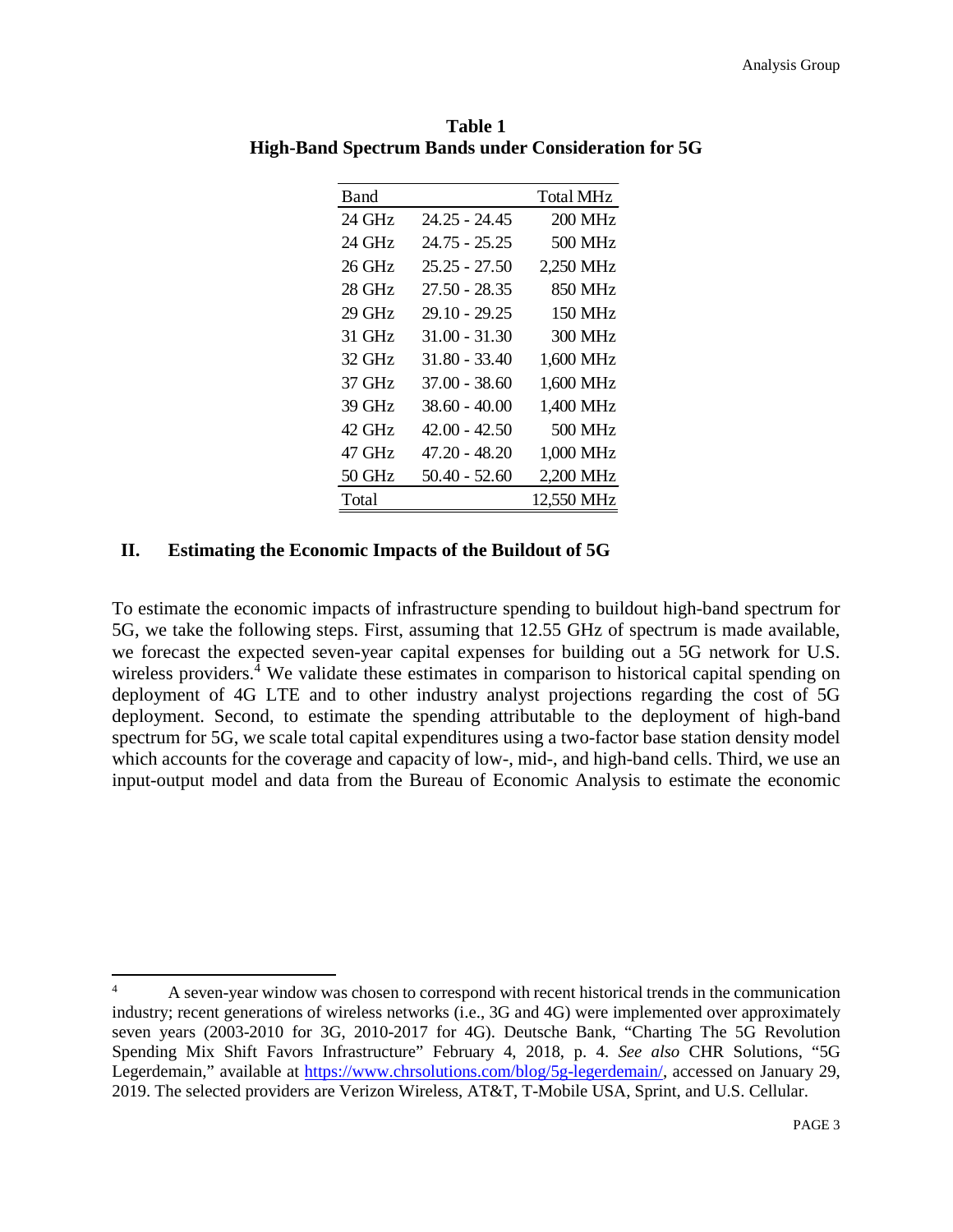impacts associated with forecasted capital expenditures for the buildout of high-band spectrum. For a detailed discussion of our methodology, please refer to the report Appendix.

#### **1. Estimated Capital Requirements for 5G Infrastructure Deployment**

Using wireless providers' historical investments in 4G LTE infrastructure, we forecast that capital expenditures on 5G infrastructure over the seven-year buildout period will be approximately \$298 billion in 2018 dollars. $5$ 

We considered existing estimates of spending on prior wireless generations to ensure our estimate of 5G capital expenditures was within the range of past spending estimates. We find that estimates for 4G range from \$175 billion to \$371 billion.<sup>6</sup> We next reviewed estimates for 5G capital spending, including some estimates for other regions of comparable size. These estimates ranged from \$225 billion to over \$400 billion, with many estimates falling between \$250 billion and \$300 billion.<sup>7</sup> In the process of researching these estimates, we also identified corroborating estimates for components of 5G infrastructure. For example, one study estimated the cost of backhaul infrastructure for 5G, only one component of overall 5G infrastructure spending, at \$130 billion.<sup>8</sup>

## **2. Estimated Capital Requirements for 5G Infrastructure for High-Band Spectrum**

To isolate the spending attributable to high-band spectrum from the overall \$298 billion of investment, we created a two-factor base station density model that considers the propagation and capacity characteristics of base stations in the low-, mid-, and high-bands. The model utilizes a classification scheme of U.S. counties by population density and proximity to urban clusters, parameters that determine the coverage of low-, mid-, and high-band cell base stations, and projections for the number of network-enabled devices and data usage per capita during the timeframe of the 5G buildout, which determine the capacity requirements of the networks. We assume that the high-band will be more selectively deployed to provide data capacity in areas

<sup>&</sup>lt;sup>5</sup> Although some analysts caution that the time to a full 5G buildout may be longer than seven years (because novel uses may develop slower than expected), we are confident that rapid technological change and competition (among wireless provider and firms developing 5G-based products and services) will drive the rapid deployment of 5G in the U.S.

<sup>&</sup>lt;sup>6</sup> Morgan Stanley estimates total 4G infrastructure spending of \$275 billion. (Morgan Stanley, "Telecoms Send Mixed Signals on 5G Wireless" November 9, 2017). Based on grossing up Deloitte's projected annual capital investment figures (\$25 to \$53 billion) to a seven-year roll-out, we derived a total average projected 4G investment of approximately \$273 billion (with a range of \$175 to \$371 billion). Deloitte, "The impact of 4G technology on commercial interactions, economic growth, and U.S. competitiveness," August 2011.

<sup>7</sup> Morgan Stanley estimates that 5G infrastructure deployment costs in the U.S. will total \$225 billion between 2019 and 2025. Morgan Stanley, "Telecoms Send Mixed Signals on 5G Wireless," November 9, 2017. The Mobile World Congress in 2017 estimated that 300 to 500 billion euros (approx. \$330 to \$550 billion dollars) would be needed to build a 5G network in Europe. GSMA Intelligence, "Mobile World Congress 2017 wrap-up," March 2017. The population of Europe, in its entirety, is considerably larger than United States, which would suggest a higher 5G buildout cost relative to the United States.<br><sup>8</sup> Deloitte "Communication infrastructure upgrade" July 2017, p. 13.

<sup>8</sup> Deloitte, "Communication infrastructure upgrade" July 2017, p. 13.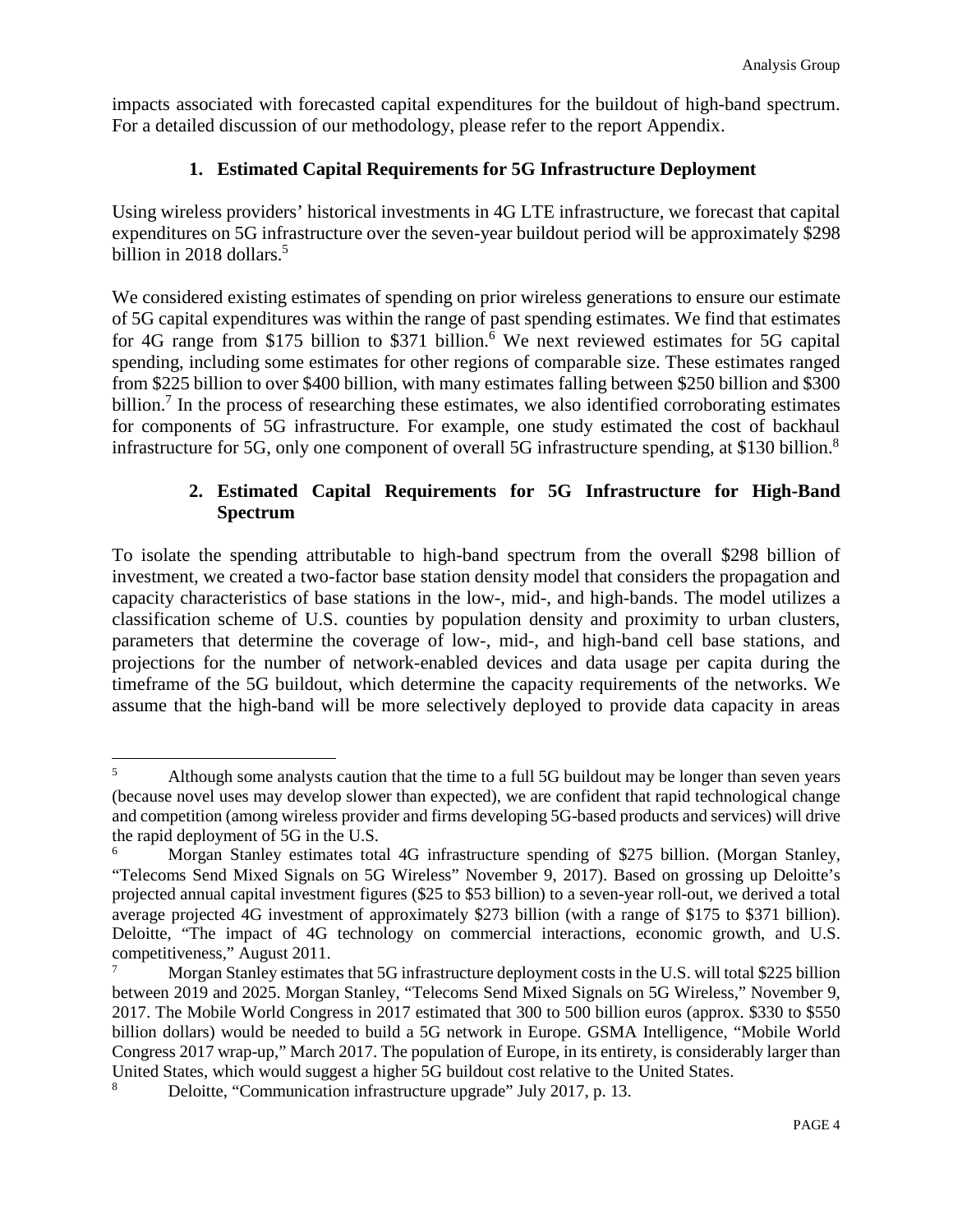expected to have high device density. Therefore, we focus on the projected data needs of urban regions to estimate the number of high-band cell sites that will be built during the 5G build-out.

Given that data capacity increases with spectrum frequency, we assume that areas with higher population density (and, as a result, more devices) will be better served by complementary use of low-, mid-, and high-band spectrum. In contrast, the relatively light device-load in more sparselypopulated areas implies that these areas can be served in an economically efficient manner based on the coverage and capacity characteristics of low- and mid-band spectrum.

At the same time, we derive the expected capital investment in each spectrum band based upon the proportion of future cell sites and base stations that will be built in counties best suited for that spectrum. For example, we expect that high-density areas (such as sports stadiums, malls, airports, and universities) in otherwise sparsely-populated areas will be served by base stations utilizing all three bands, including high-band.<sup>9</sup>

We assume that total U.S. network buildout will be largely complete at the end of our seven-year horizon, as was on average the case with prior wireless generations. We believe network expansion and densification will continue after seven years, in response to the continued growth in the number of data-demanding devices, especially in more densely populated areas.

Our model estimates that 14 percent of 5G base stations deployed over the next seven years will be attributable to high-band spectrum. We therefore assign that share of capital spending to the high-band and arrive at our capital spending estimate attributable to high-band spectrum of approximately \$42 billion.

# **3. Economic Impacts of Infrastructure Capital Expenditures**

We find that the total economic impacts attributable to the 5G high-band spectrum are approximately \$75 billion over the next seven years, or \$10.7 billion annually. We also estimate the impact of high-band driven 5G infrastructure spending on employment, and

**Total Economic Impacts of High-Band 5G Buildout: \$75 billion** 

find that approximately 364,000 U.S. job-years will be created, or 52,000 jobs annually.

To arrive at these estimates, we utilize an input-output model to determine the total economic impacts of spending on high-band infrastructure. A widely-used method, input-output modeling provides an estimate of how spending in one industry affects other industries in the economy.

# **5G high-band spectrum buildout will create 364,000 new jobs**

Based on previous research, we decompose 5G infrastructure-related capital spending into four industry groupings: 47 percent wireless communications equipment, 29 percent

U.S. Cellular has discussed targeting high-density areas for early development, including universities and university sporting arenas. TDS and U.S. Cellular, "Fourth Quarter 2018 Results," February 22, 2019, available at https://www.fool.com/earnings/call-transcripts/2019/02/22/united-statescellular-corporation-usm-q4-2018-ear.aspx, accessed on March 18, 2019.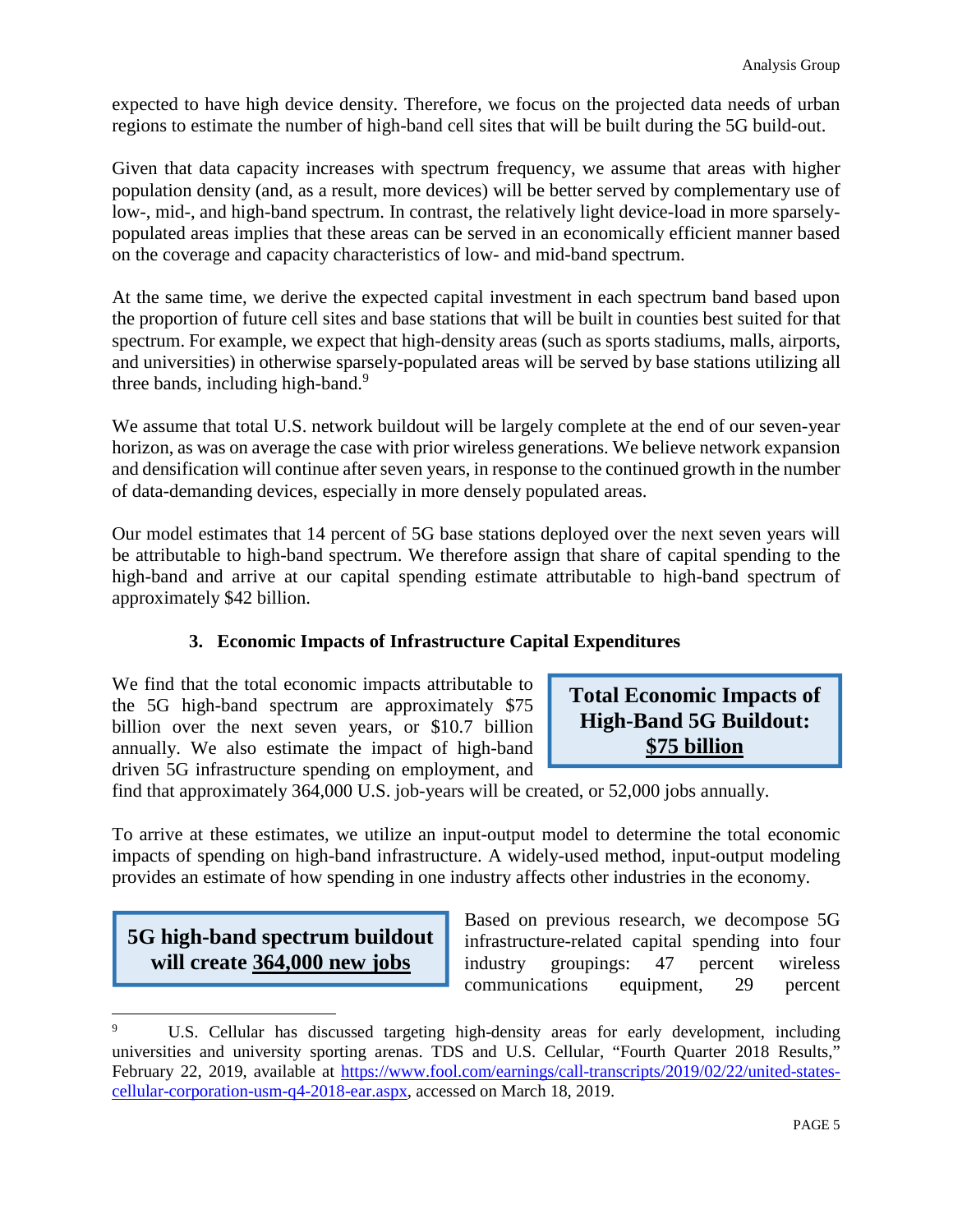construction, 15 percent wireline communications equipment, and 10 percent wire and cable.<sup>10</sup> These ratios reflect the expectation that the 5G deployment will require substantial investment in backhaul fiber as well as additional small cells and towers. $^{11}$ 

Having estimated the total capital spending attributable to high-band spectrum and the share of spending by industry, we then apply industry-specific RIMS multipliers published by the BEA to determine the overall economic impact of these capital spending dollars.<sup>12</sup>

We further disaggregate our figures into direct, indirect, and induced economic activity, as shown in Figures 1 and 2 below. Economic studies investigating the impact of new capital spending will often distinguish between these three types of economic activity to provide clarity on the type of change spurred. Direct effects are the increased GDP and employment directly resulting from the new spending on goods and services to deploy the 5G infrastructure itself. Indirect effects are changes to sales and employment in sectors supplying goods to the industries which create that infrastructure. Induced effects are increased sales and employment driven by greater household spending due to higher incomes driven by the initial spending.<sup>13</sup>

<sup>&</sup>lt;sup>10</sup> Jeffrey A. Eisenach, Hal J. Singer, and Jeffrey D. West. "Economic Effects of Tax Incentives for Broadband Infrastructure Deployment," January 5, 2009, p. 8. These methods are also similar to but slightly modified from David W. Sosa and Mark Van Audenrode, "Private Sector Investment and Employment Impacts of Reassigning Spectrum to Mobile Broadband in the United States," August 2011, but we believe the greater emphasis on backhaul in 5G deployment justifies this approach. We averaged together the two weightings proposed by these papers to obtain the weights reported above.<br><sup>11</sup> Our estimates are consistent with other research. For example, Delo

Our estimates are consistent with other research. For example, Deloitte projects that there will need to be between \$130-150 billion spent on fiber deployment in the next five to seven years. Deloitte, "Communications infrastructure upgrade: The need for deep fiber," July 2017, p. 13. This is 44 to 50 percent of our expected network capex in the next seven years.

U.S. Bureau of Economic Analysis Regional Input-Output Modeling System Multipliers (RIMS II Multipliers (2007/2016)).

<sup>13</sup> David Sosa and Marc Van Audenrode, "Private Sector Investment and Employment Impacts of Reassigning Spectrum to Mobile Broadband in the United States," August 2011.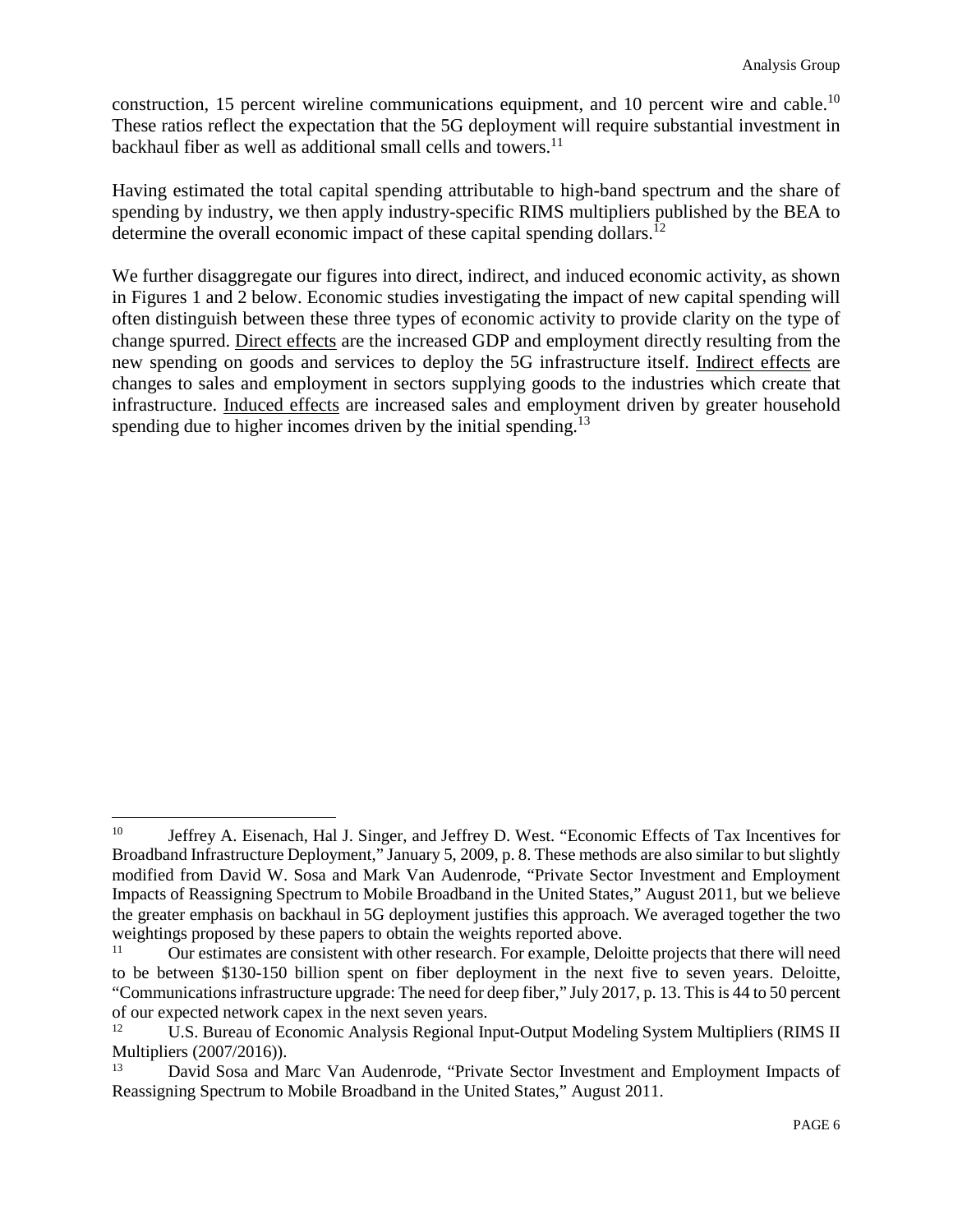**Figure 1 Economic Impacts (in Billions) from High-Band Infrastructure Spending** 



#### [1] See Appendix for sources.





[1] See Appendix for sources.

**Notes:**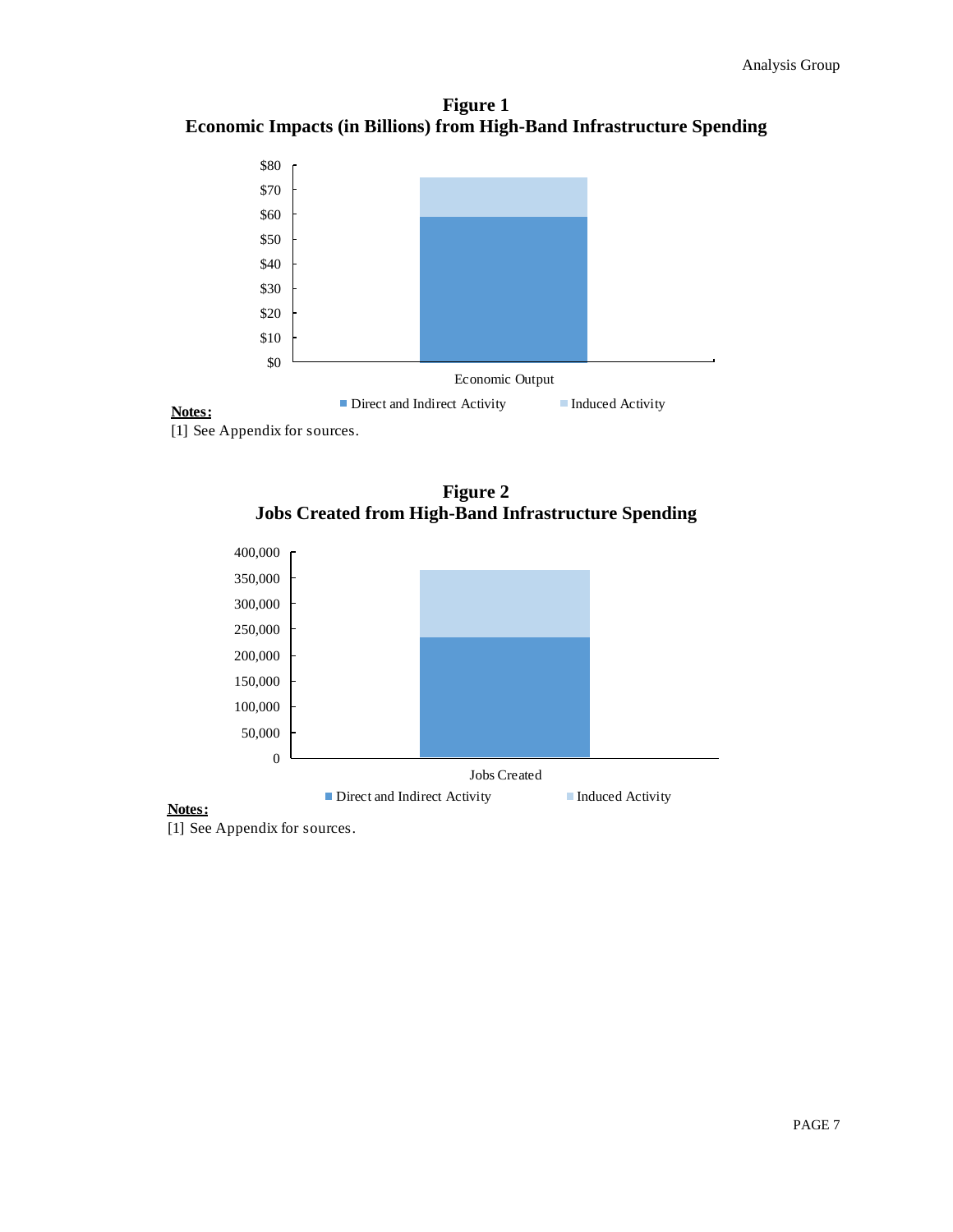## **Appendix: Study Methodology**

To estimate the economic impacts associated with the development of 5G high-band infrastructure over seven years, we:

- Assess historical capital spending across five wireless providers to project spending for the deployment of 5G infrastructure and validate against other publicly available estimates.
- Construct a two-factor model incorporating wavelength propagation characteristics and device density to estimate the best use applications across low-, mid-, and high-band frequencies.
- Construct an input-output model using different types of economic activity (NAICS codes) to extrapolate the economic impact of capital spending for high-band infrastructure.

# **1. Estimation of the Capital Requirements for Nationwide 5G Infrastructure**

To forecast the future spending on 5G infrastructure attributable to five large U.S. providers, we first reviewed company public statements from these providers and gathered data on capital expenditure spending from 2008 to  $2017<sup>14</sup>$  Informed by providers' recent capital expenditures, as shown in Figure A-1 below, we modeled future capital expenditures.

<sup>&</sup>lt;sup>14</sup> Forms 10-K, Annual Reports, Investor Presentations, and Earnings Call Transcripts. We applied a six percent discount to total capital expenditures based on the detail available which suggested that six percent of capital expenditure was not directed towards the network but, rather, to other corporate needs. This estimate is based on the Verizon Wireless average "Network Capex" over "Total Capex" from 2008 to 2017, which is equal to 94%.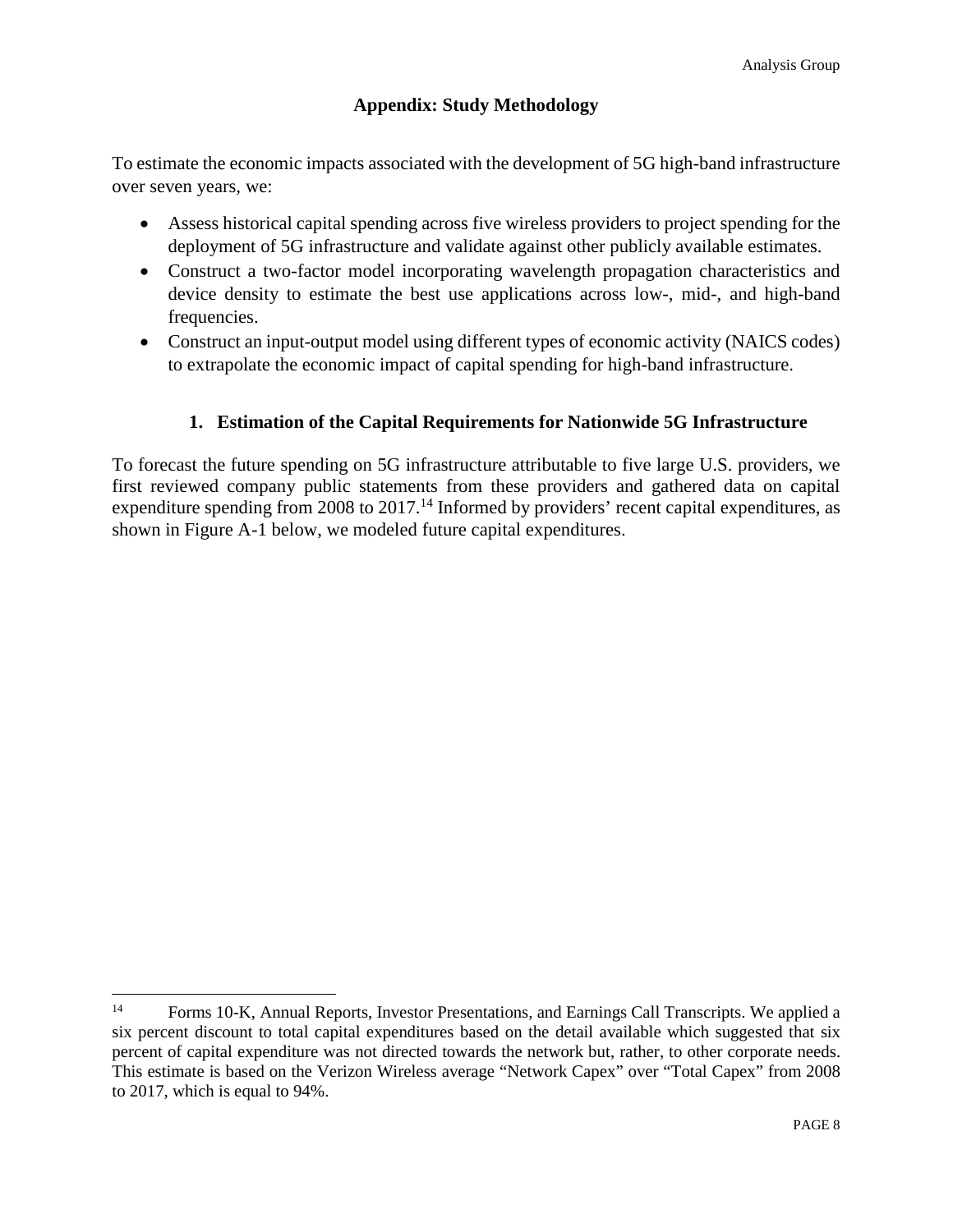**Figure A-1 Total Wireless Provider Capital Expenditures (in Billions)** 



In particular, we averaged capital spending over the past ten years (2008 to 2017) to account for investment patterns across an economic cycle, as well as investment patterns through the wireless technology cycle (i.e., the end of 3G to late 4G development). We then projected the firms' aggregate average annual spending over the next seven years to estimate how much the industry would invest in the buildout of 5G networks. (See Table A-1 below.)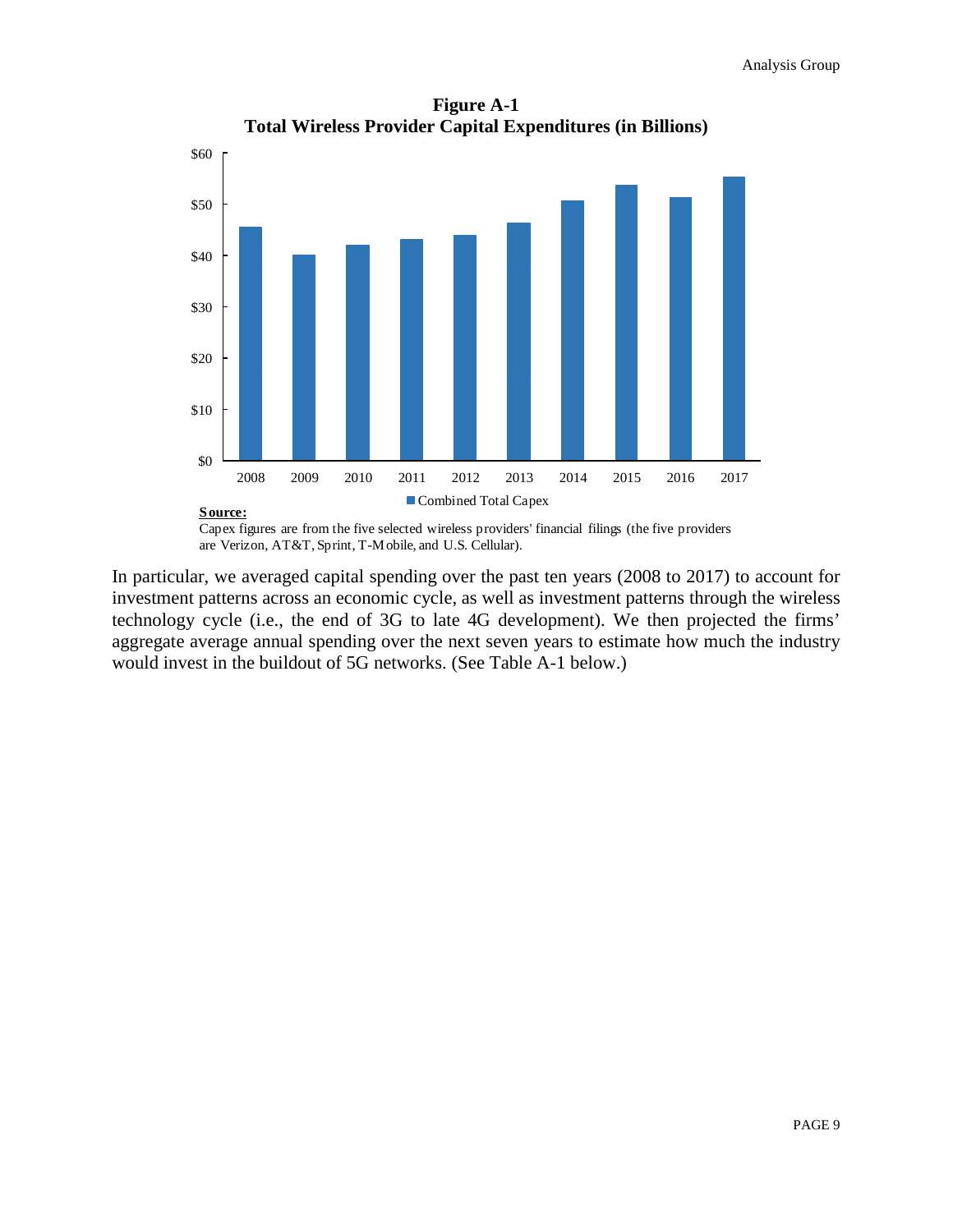#### **Table A-1 Historical Network Capital Expenditures (in Billions) for Selected U.S. Providers**

|                                                 |  | Total      |
|-------------------------------------------------|--|------------|
| Network Capex (2008 - 2017)                     |  | 444.09 B   |
| Network Capex, Inflation Adjusted (2008 - 2017) |  | 456.73 B   |
| Annualized Network Capex (Inflation Adjusted)   |  | 45.67 B    |
| 7-Year Projected Network Capex                  |  | \$297.92 B |

#### **Notes:**

[1] *Network Capex* excludes capital spending on corporate overhead, spectrum acquisition, and acquisitions.

[2] *Network Capex* is adjusted for inflation using the same composite producer price index applied in our multiplier analysis.

[3] *7-Year Projected Network Capex* is deflated to 2018 dollars using a CPI inflation forecast of 2.2% from the Philadelphia Federal Reserve less anticipated PPI inflation.

#### **Sources:**

[A] Capex figures are from the five selected wireless providers' financial filings.

[B] Historical inflation data are from the Bureau of Labor Statistics.

#### **2. Estimation of the Capital Requirements for 5G Infrastructure for the High-Band**

The above estimate of \$298 billion, as noted, is our estimate of what selected providers will spend on capital for the seven-year buildout of the overall 5G network, and thus includes capital expenditures for the low-, mid-, and high-bands. To isolate capital expenditures attributable to high-band spectrum from the overall \$298 billion, we created a two-factor base station density model that considers the propagation and capacity characteristics of base stations in the low-, mid-, and high-bands. We focus on these two factors because the spectrum propagation characteristics and capacity of base stations to handle requests from devices are important constraints. Because we assume high-band will be selectively deployed to provide data capacity in areas expected to have high device density, we focus on the projected data needs of urban regions to estimate the number of high-band cell sites that will be built during the 5G era.

The deployment of low-, mid-, and high-band is expected to be affected by population density.<sup>15</sup> We therefore based our model on density classifications of the U.S. as provided by the National Center for Health Statistics ("NCHS"), which categorizes each county by its density and proximity to urban clusters.<sup>16</sup> There are six categories: large central metro, large fringe metro, medium metro, small metro, micropolitan, and noncore (rural).

<sup>&</sup>lt;sup>15</sup> Ericsson Mobility Report, November 2016, p.17.

<sup>&</sup>lt;sup>16</sup> Data from CDC, "2013 NCHS Urban-Rural Classification Scheme for Counties," available at https://www.cdc.gov/nchs/data\_access/urban\_rural.htm. A description of the data and the classifications is

CDC, "NCHS Urban-Rural Classification Scheme for Counties Data File Documentation," 2013, available at https://www.cdc.gov/nchs/data/data\_acces\_files/NCHSUrbruralFileDocumentationInternet2.pdf, accessed on January 29, 2019.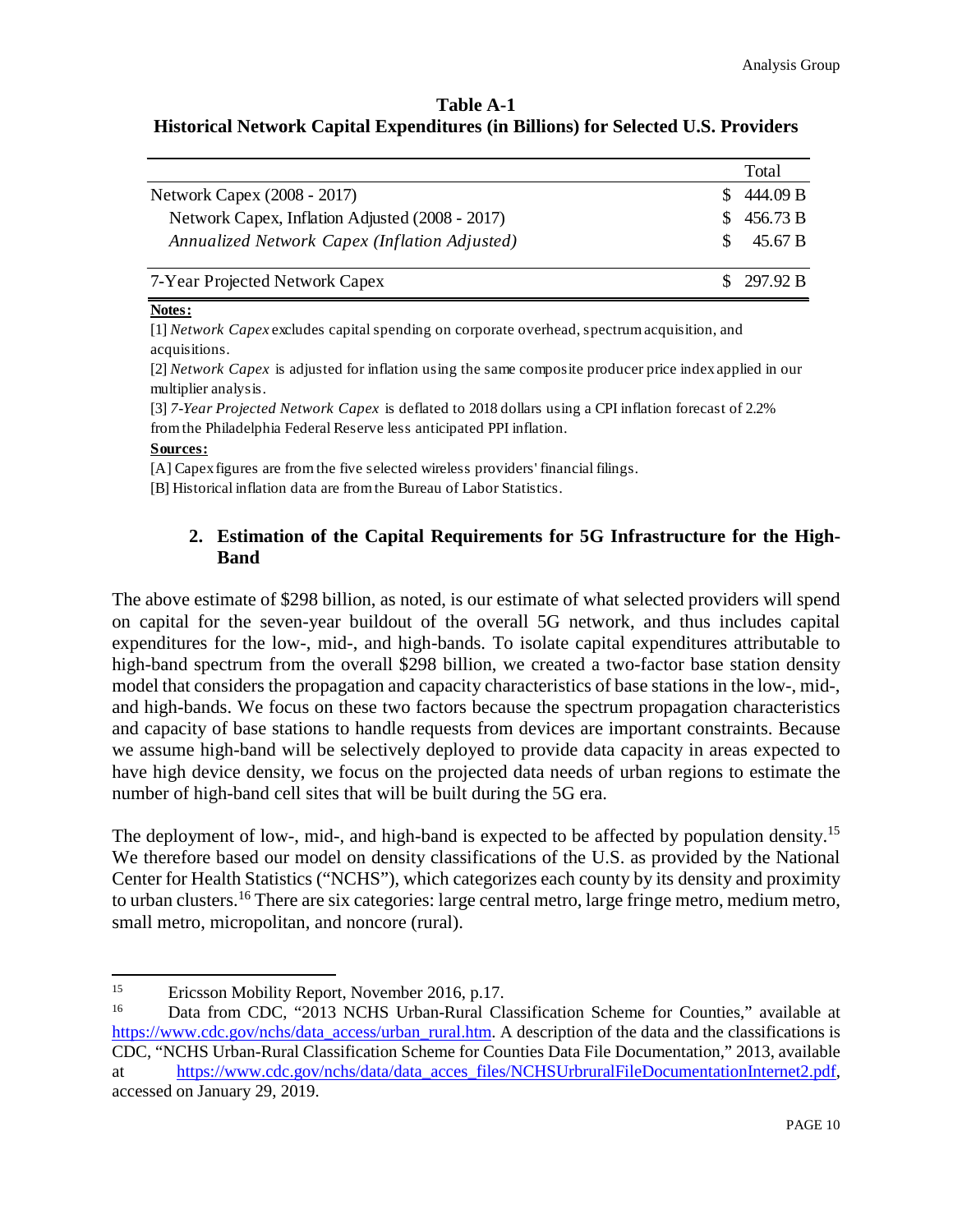#### **Table A-2 National Center for Health Statistics (NCHS) Urban-Rural Classification Scheme for Counties**

| Classification      | Description                                                                                              |
|---------------------|----------------------------------------------------------------------------------------------------------|
| Large Central Metro | Counties in metropolitan statistical areas (MSAs) of 1 million or more population that:                  |
|                     | 1. Contain the entire population of the largest principal city of the MSA, or                            |
|                     | 2. Have their entire population contained in the largest principal city of the MSA, or                   |
|                     | 3. Contain at least 250,000 inhabitants of any principal city of the MSA.                                |
| Large Fringe Metro  | Counties in MSAs of 1 million or more in population that do not qualify as large central metro counties. |
| Medium Metro        | Counties within MSAs of populations of 250,000-999,999.                                                  |
| <b>Small Metro</b>  | Counties in MSAS of populations less than 250,000.                                                       |
| Micropolitan        | Counties in micropolitan statistical areas.                                                              |
| Noncore             | Nonmetropolitan counties that did not qualify as micropolitan.                                           |

**Source:**

[A] 2013 NCHS Urban-Rural Classification Scheme for Counties, available at https://www.cdc.gov/nchs/data/series/sr\_02/sr02\_166.pdf.

Having organized the U.S. geographically into these six categories, we then modeled our two constraints. The first constraint is the geographic reach of a base station based on the frequency it uses. We relied on estimates regarding the propagation characteristics of each type of frequency, as a function of its wavelength, based on industry studies.<sup>17</sup> These propagation characteristics are adjusted by the geographical characteristics of the surrounding area. For example, base stations in dense urban areas will have shorter effective ranges due to building interference.

The second constraint is based on the technical limitations of a base station's ability to handle a set number of devices at a given time. We modeled this based on a set of assumptions about a base station's data capacity. In particular, using data from Cisco on anticipated device count per capita in 2022 (roughly the middle of our forecasted timeframe), we estimated the number of devices that would occupy each square mile of each density category.<sup>18</sup> We next estimated the capacity of the base station itself using the peak 5G standard of 20 Gbps and an average 5G data speed.

We assume that low- and mid-band spectrum will be deployed throughout the country to achieve national 5G coverage, with a focus on populated areas in the least dense regions. It is likely that newly reallocated low-band spectrum would provide primary coverage in the more rural and less densely populated areas. We assume high-band deployment will initially focus on the highest density portions of large central metro counties, transportation centers (e.g., airports), and event locations (e.g., stadiums). However, given the short propagation characteristics of millimeter wave frequencies, we do not project that high-band will cover the total landmass of large central metro

<sup>&</sup>lt;sup>17</sup> Note that we have refined our propagation characteristics from our previous paper, "The Economic Impacts of Reallocating Mid-Band Spectrum to 5G in the United States," released in February 2019. In particular, we adjust a base station's projected radius by its geographic region to model for interference from buildings and other structures. This refinement does not adjust the mid-band estimates provided in our previous paper.

<sup>&</sup>lt;sup>18</sup> We utilize Cisco's projections for smartphones, tablets, and machine-to-machine modules in our device estimate. See Cisco, "VNI Complete Forecast Highlights," available at https://www.cisco.com/c/dam/m/en\_us/solutions/service-provider/vni-forecasthighlights/pdf/United States Device Growth Traffic Profiles.pdf, accessed on January 29, 2019.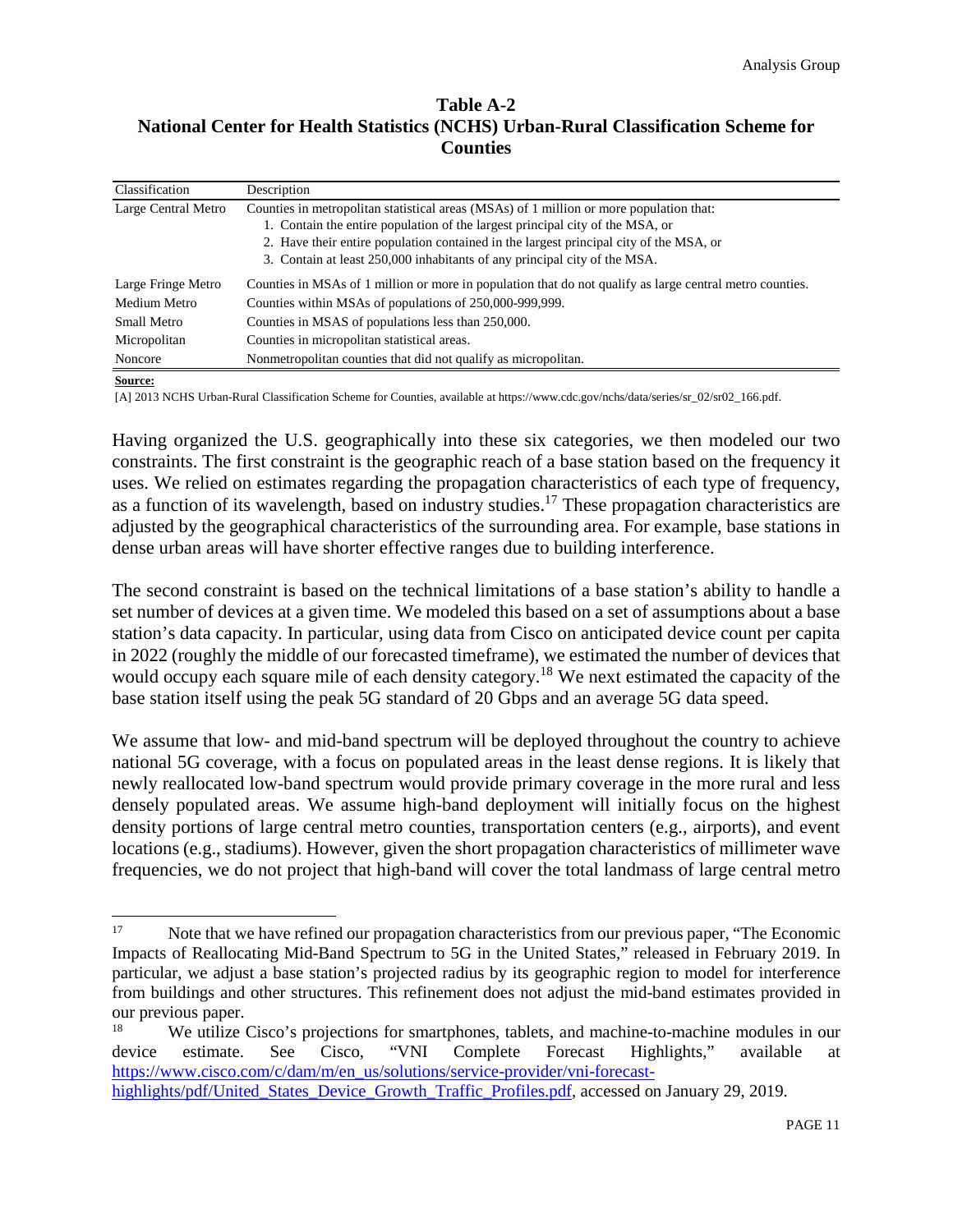counties in the U.S. Instead, we believe that wireless providers will selectively deploy high-band in densely populated areas to provide adequate data capacity.

High-band will provide the capacity critical for the 5G experience in the densest regions of the country. Large central metro MSAs supported average populations in 2012 of 3.33 million. An example of a typical large central metro MSA is Pittsburgh, Pennsylvania, with a 2012 population of 2,360,733. The expected density of 5G-connected devices in places like Pittsburgh will necessitate a dense network of high-band small cells to support the data needs of anticipated "smart city" applications and automated vehicles.

Based on our two-factor model, we estimate that 14 percent of base stations deployed over the next seven years will be attributable to high-band spectrum. We therefore assign that share of capital spending to the high-band and arrive at our capital spending estimate attributable to high-band spectrum of \$75 billion.

### **3. Economic Impacts of Infrastructure Capital Expenditures**

To estimate the economic impacts of infrastructure spending, we use an input-output model. A widely-used method, input-output modeling provides an estimate of how spending in one industry affects other industries in the economy. The first step in developing an input-output model is to identify where spending in one industry is directed. Specifically, here, we first identified the industries into which telecommunications infrastructure capital spending flows. Once we determined what those industries are and the proportion of spending they will receive, we used our capital spending estimates as inputs to the input-output model and estimated the impacts of this spending on both economic output and employment.

i. Industry Identification and Input-Output Multipliers

To model the economic impacts of this capital spending, we used industry data and prior research to identify the industries that will receive spending as the high-band of 5G is built-out over the next seven years. Based on this research, we identified the construction, manufacturing, and telecoms equipment industries as those that will receive 5G infrastructure-related capital spending.<sup>19</sup> We decomposed 5G infrastructure-related capital spending into four industry groupings: 47 percent wireless communications equipment, 29 percent construction, 15 percent wireline communications equipment, and 10 percent wire and cable.<sup>20</sup> These ratios reflect the

<sup>19</sup> Four North American Industry Classification System ("NAICS") codes are used: 230000 (Construction); 335920 (Communication and energy wire and cable manufacturing); 334210 (Telephone apparatus manufacturing); and 334220 (Broadcast and wireless communications equipment).

<sup>&</sup>lt;sup>20</sup> Jeffrey A. Eisenach, Hal J. Singer, and Jeffrey D. West. "Economic Effects of Tax Incentives for Broadband Infrastructure Deployment," January 5, 2009, p. 8. These methods are also similar to but slightly modified from David W. Sosa and Mark Van Audenrode, "Private Sector Investment and Employment Impacts of Reassigning Spectrum to Mobile Broadband in the United States," August 2011, but we believe the greater emphasis on backhaul in 5G deployment justifies this approach. We averaged together the two weightings proposed by these papers to obtain the weights reported above.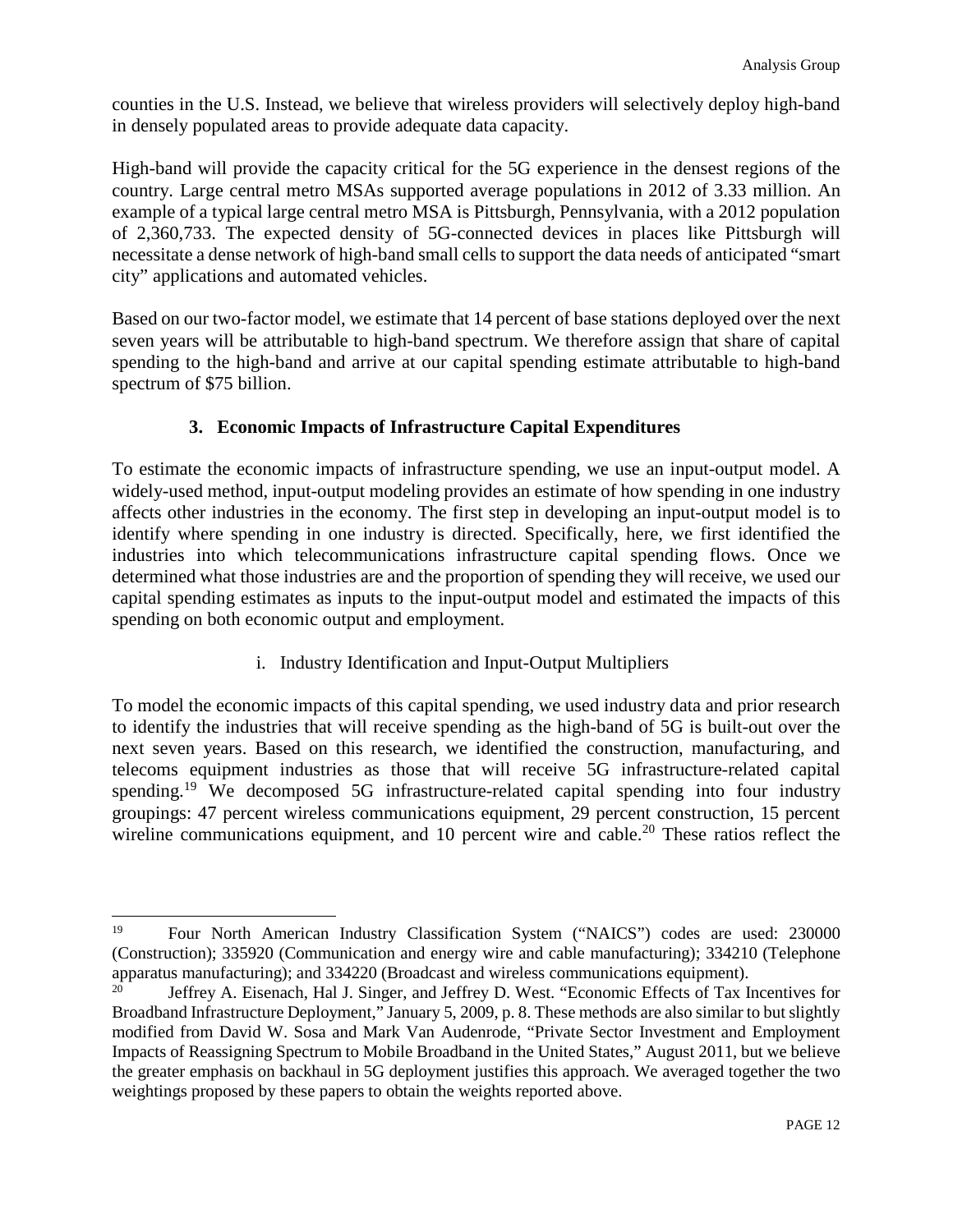expectation that 5G deployment will require substantial investment in backhaul fiber as well as additional small cells and towers.<sup>21</sup>

Having estimated the spending to each of these four industries and the total capital spending attributable to high-band spectrum, we then applied industry-specific RIMS multipliers as provided by the BEA to determine the overall economic impacts of these capital spending dollars. See Table A-3 below for the multipliers by industry.

| Table A-3                   |  |  |
|-----------------------------|--|--|
| Weighted Average Multiplier |  |  |

|                                                              | Final Demand:            | Employment (per | Weights for |
|--------------------------------------------------------------|--------------------------|-----------------|-------------|
|                                                              | Output (per \$ Invested) | Mn \$ Invested) | 5G [1]      |
| 334210 Telephone apparatus manufacturing                     | 1.75                     | 7.25            | 15%         |
| 334220 Broadcast and wireless communications equipment       | 1.64                     | 6.31            | 47%         |
| 335920 Communication and energy wire and cable manufacturing | 1.95                     | 7.96            | 10%         |
| 230000 Construction                                          | 1.99                     | 13.49           | 29%         |
| <b>Combined Multipliers</b>                                  | 1.78                     | 8.66            |             |

#### **Note:**

[1] Industry weights were determined by combining Fiber to the Home ("FTTH") and Wireless Industry estimates.

#### **Sources:**

[A] BEA RIMS II Multipliers.

[B] Eisenach, Singer, and West, "Economic Effects of Tax Incentives for Broadband Infrastructure Deployment," January 5, 2009.

#### ii. Economic Output and Employment Impacts

Applying these multipliers, we estimated that the total economic impacts attributable to 5G highband spectrum are \$75 billion over the next seven years, or \$10.7 billion annually. Our estimates are provided in Table A-4. We assume that 12.55 GHz of high-band spectrum between 24 and 53 GHz will be licensed to U.S. wireless providers and that the vast majority of U.S. network buildout will be completed in seven years. We disaggregate total economic impacts into direct, indirect, and induced economic activity. Economic studies investigating the impact of new capital spending will often distinguish between these three types of economic activity to provide clarity on the type of change spurred. Direct effects are the increased GDP and employment directly resulting from the new spending on goods and services to deploy the 5G infrastructure itself. Indirect effects are changes to sales and employment in sectors supplying goods to the industries which create that infrastructure. Induced effects are increased sales and employment driven by greater household spending due to higher incomes driven by the initial spending.

We also estimated the impact of infrastructure spending for the 5G high-band spectrum on employment, and found that approximately 364,000 U.S. job-years will be created, or 52,000 jobs annually.

<sup>&</sup>lt;sup>21</sup> Our estimates are generally consistent with another study, which predicts that between \$130-150 billion will be invested in fiber deployment in the next five to seven years. Deloitte, "Communications infrastructure upgrade: The need for deep fiber," July 2017, p. 13. This is roughly 50 percent of the expected network capex in the next seven years.